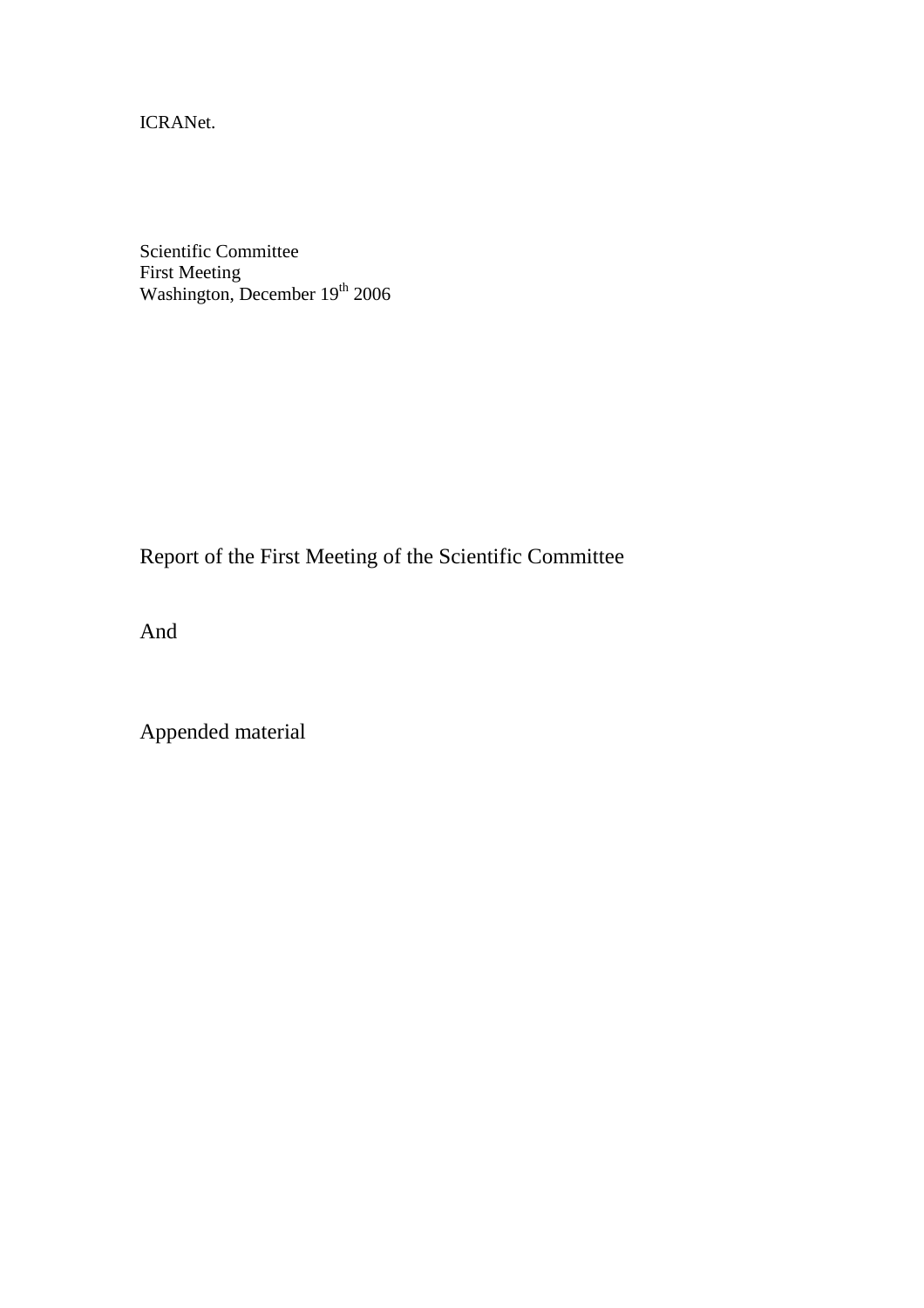#### **Report of the First Meeting**

**ICRANet Scientific Committee Meeting December 19, 2006 Cosmos Club Washington DC**

Those present: Carlo Luciano Bianco (representative of ICRA), substituted by Robert Jantzen, who also acted as meeting secretary. Riccardo Giacconi (representative of Italy) Sergei Matinyan (representative of Armenia) Fulvio Melia (representative of the University of Arizona, Tucson) John Mester (representative of Stanford University) William Stoeger( representative of the Vatican) unable to attend will be contacted by phone during the meeting Also in attendance: Aniello Izzo (Auditor of ICRANet) Remo Ruffini (Director of ICRANet)

. The meeting opened at 9:30am with the approval of the Agenda (see Appendix 1).

The Committee then passed to the first point on the Agenda: Presentation of the Statute of ICRANet, the Internal Regulations of the Steering Committee of ICRANet, the Financial Regulations of ICRANet, the Staff Rules and presentation of the IRAPPhD Program by the Director.

The Director recalled that this first meeting has been done in Washington in order to overcome some contingent logistic difficulties but it will be important to hold the next meetings in Pescara and in other seats of ICRANet so as to allow the Members of the Committee and the resident scientists operating in ICRANet to meet and discuss. The Director recalled some historical background of ICRA and ICRANet. ICRA is an Italian research organization, recognized by Italian law, dedicated to international collaboration in the field of Relativistic Astrophysics [see Gazzetta Ufficiale n° 204, 31.08. 1992]. ICRANet is itself an international organization, necessary for truly international collaborations.

The Statute, Internal Regulations of the Steering Committee, and financial rules were presented by the Director and appended to this report (see enclosure 2 ). Regarding staff rules the Director recalled that they were adapted from the corresponding ones of the ICTP/ICGEB in Trieste. The local administrative hiring follows national law with the discretion of the Director, while international hiring would follow international norms including international advertising of the positions.

The Director also recalled how the Government of Brazil requested to join ICRANet. The request by the President of Brazil (see enclosure 3) was accepted by the Board of ICRANet and the entrance of Brazil was in the process of being ratified by the Brazilian Government. There were also ongoing discussions to open an ICRANet Center in New Zealand around the scientific activities of Prof. Roy Kerr. There was the request by the Minister Christian Estrosi to have the University of Nice Sophia Antipolis join ICRANet as a Member in view of the very substantial contributions by the Conseil General des Alpes Maritimes and the City of Nice. There are ongoing discussions with the French Foreign Ministery. The Director also emphasized how ICRANet is cooperating with universities and other science institutions to find positions and joint appointments for people who work within them, rather than function independently. As an example a number of Chinese and Korean colleagues collaborating with ICRANet are now in key positions in Chinese and Korean science, leaving open the future to more collaboration both with China and Korea.

The Director finally presents the IRAP PhD program, sustained by ICRANet in collaboration with the University of Rome "la Sapienza", the University of Nice-Sophia Antipolis, the University of Savoie, the ETH of Zurich, and the Freie Universitat of Berlin.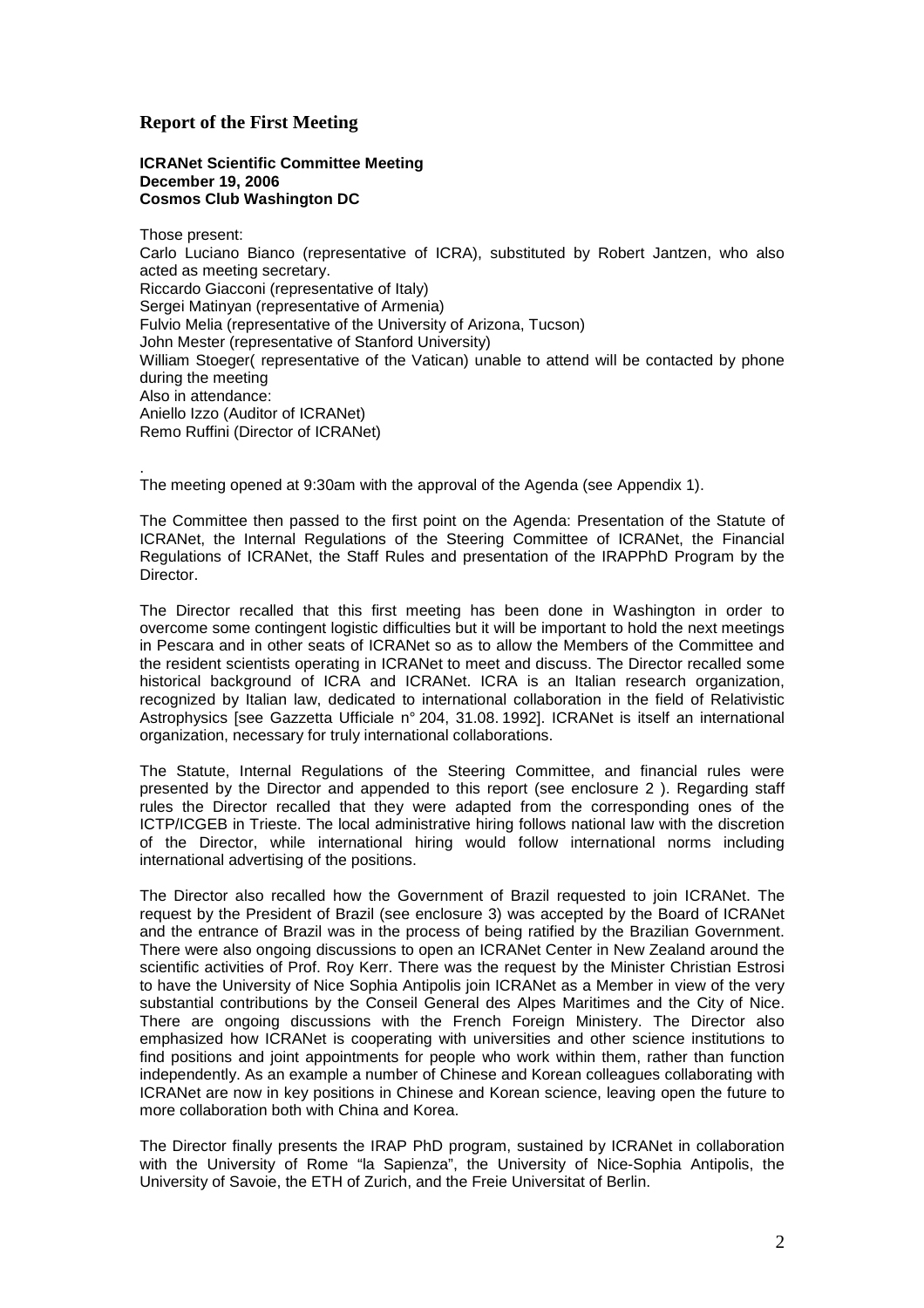The Director also recalled how support for activities of ICRANet has been given by the triennial series of Marcel Grossmann Meetings and by local meetings. Some general remarks were made about the ICRANet rules and regulations presented in book form to the members.

The Committee unanimously approved.

The Committee then passed to the second point on the Agenda: Discussion of the Draft of the Internal Regulations of the Scientific Committee of ICRANet.

The provisional Internal Regulations of the Scientific Committee were read point by point by John Mester and discussed by all members and amended.

The Committee then passed to the third point on the Agenda: adoption of the internal regulations of the scientific committee of ICRANet and consequent actions.

The final form of the text was finally drafted and unanimously approved (see enclosure 4) on the consequent actions. The Committee passed to the election of the Chairperson.

The Director proposed the candidature of Riccardo Giacconi as Chairperson of the Scientific Committee in view of his outstanding scientific accomplishments and his contributions to the founding of ICRA. The Committee unanimously approved the candidacy. Riccardo Giacconi requested John Mester as Vice-Chairman in support of his activities. The Committee unanimously approved.

Prof. Giacconi thanked all the members for his election and expressed the hope that ICRANet will make good progress in the first three years and appealed to all members and the Director for their help in dealing with connected issues.

Before passing to the next point in the Agenda the Director called Professor Bill Stoeger to inform him of the work of the Committee.

The Committee then passed to the fourth point on the Agenda.

The Director recalled the logistic development of ICRANet in Rome, Pescara, Castel Gandolfo and now in Nice as well as the planned developments in Rio (Brazil) and in Stanford (California). He invited the Committee to hold the next meetings at ICRANet Centers in order to have direct contact with the ICRANet scientists and graduate students in the IRAP PhD program.

He then reviewed the major ongoing activities:

D. Arnett Professor at the University of Arizona (Tucson) will be delivering lectures at ICRANet Pescara in September-October 2006 on Supernovae Theories.

A. Ashtekhar Professor at the University of Pennsilvania, has been the 2006 " Stuckelberg Lecturer " in Pescara and he still collaborates with ICRANet Students and Researchers.

Vladimir Belinski works in Pescara. He is currently affiliated as senior scientist to INFN and there is a special agreement between ICRANet and INFN to have him working in Pescara. Belinski is considered to be one of the leading cosmologists worldwide. His legendary work with Lifshitz (both Elia and Yevgeny) and Khalatnikov, the famous BLK work, is considered to be one of the most scientifically sophisticated models in the history of science. He has been developing a group of younger scientists in Rome and is currently working on exact solitonic solutions of two body solutions to the Einstein-Maxwell equations, a natural development of his classic work with Sergei Novikov. He has been very prolific in promoting relations with MEPHI in Moscow and other scientific institutions in Russia. Currently ICRANet is financing an exchange visitor program in Pescara with Belinski and Russian scientists.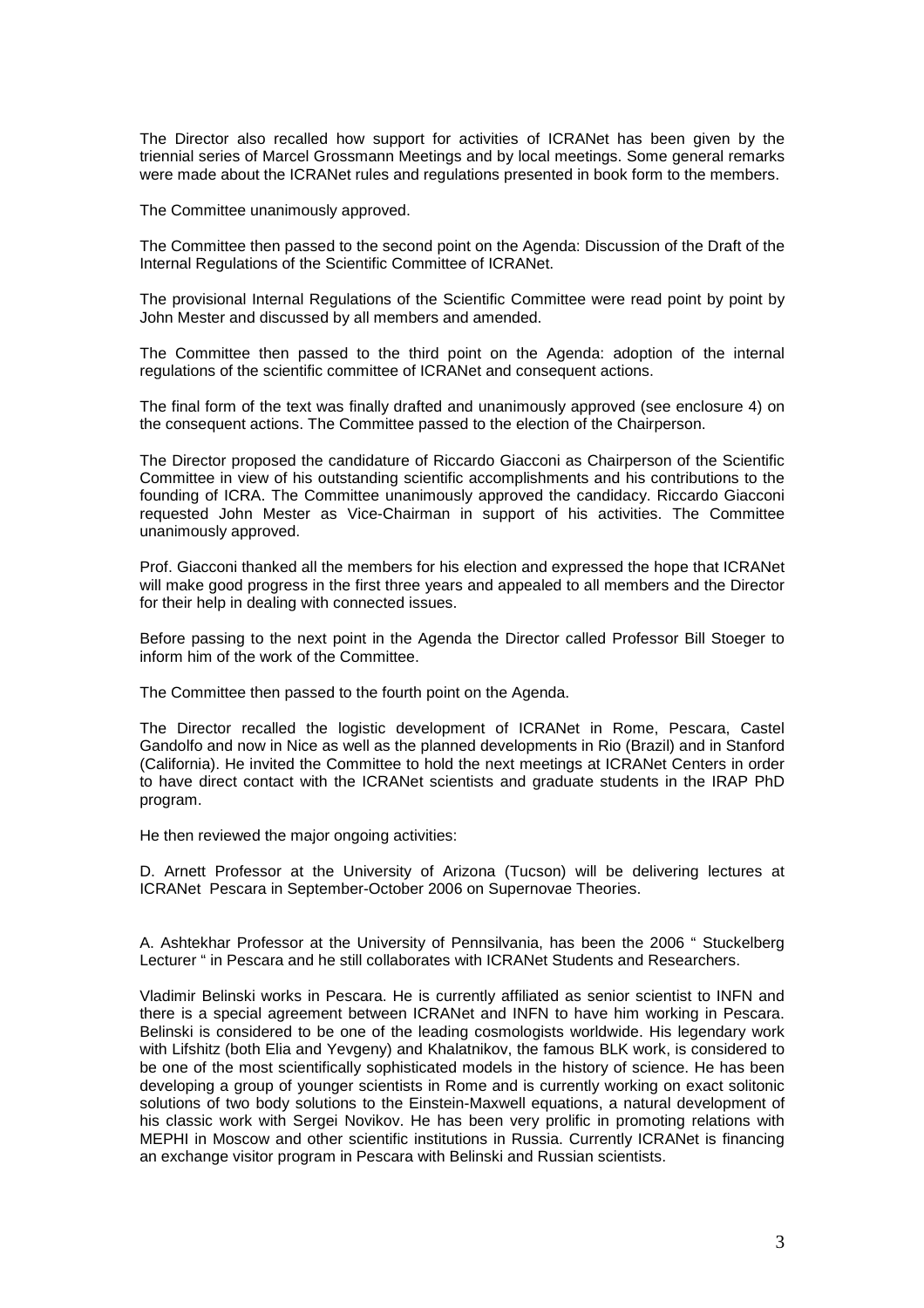Carlo Luciano Bianco, a postdoctoral fellow at the University of Rome financed by ICRANet, has been very active with Remo Ruffini developing fundamental work on the physics and astrophysics of Gamma Ray Bursts (GRBs). He is the author of many scientific contributions, he has been giving lectures in the IRAP PhD program and has been following theses at theundergraduate as well as doctoral levels. Dr Bianco also follows the development of the computer center of ICRANet and helps in organizing the biennial Italo-Korean Meetings on Relativistic Astrophysics.

Dino Boccaletti, Associate Professor in the department of mathematics at "la Sapienza", is associated with ICRANet. As a member of the Faculty of the IRAP PhD, he is currently coordinating the participation in the call for opportunity in the European Community with the Max Planck Institute for the History of Physics in Berlin in translating old European astronomy documents from Latin to English for web publication.

Thibault Damour formerly postdoctoral fellow at Princeton University working with Remo Ruffini , he has become since Professor at the Institut des Hautes Etudes Scientifiques a Bures sur Yvette and Members of the French Academy. He collaborates with ICRANet in many scientific and teaching activities, including the IRAP PhD program.Thibault is also a Member of the International Organizing Committee of the Marcell Grossmann meetings.

Juergen Ehlers Founder of the Albert Einstein Institute of Potsdam, he has been collaborating with ICRANet giving courses for the IRAP PhD students and visting regularly Pescara and giving Lectures on classical a spects of General Relativity. Juergen is also a Member of the International Organizing Committee of the Marcell Grossmann meetings.

 C. Isham Professor and Dean of Sciences at the Imperial College London will be the 2007 "Stuckelberg " lecturer

Fang Li Zhi . Co hauthor of many books in Chinese and english with Remo Ruffini he has been cofounder of ICRA and ICRANet .Fang is also a Member of the International Organizing Committee of the Marcell Grossmann meetings. He is the founder as well of the Italian Chinese meetings organized every year in Pescara..

Simonetta Filippi is a former student who has been collaborating with ICRA since the beginning and is now associated with ICRANet. She is currently associate Professor at the Campus Biomedico in Rome. She has been working for many years with Remo Ruffini on galactic structures and has developed a very active collaboration with the University of Antioquia in Medellin, with Professor Alonso Sepulveda and his group. She is currently preparing a book on self-gravitating rotating fluids with Ruffini and Sepulveda. In addition she has developed a very lively group at the Campus Biomedico applying the numerical techniques developed in the field of astrophysics to the study of selected topics in biomedical research. Particularly relevant the work on heart function wave modelling with younger group member Christian Cherubini.

Robert Jantzen has been one of the oldest collaborators of Remo Ruffini since his undergraduate years at Princeton University. Currently full professor at Villanova University he is an internationally known expert on the group theoretical and mathematical aspects of general relativity. He has been working with Donato Bini on understanding how spacetime splitting techniques can illuminate and help interpret properties of stationary solutions of the Einstein equations, including a better theoretical understanding of the gravitomagnetic field. One of the crucial activities of ICRANet promoted by Jantzen has been the chairing of the International Coordinating Committee of the Marcel Grossmann Meetings for over a decade.

Donato Bini is currently a research scientist at CNR in Rome. Bini and Jantzen together have cultivated a series of young students acquiring research experience working on theoretical gravitational issues. Currently their student Andrea Geralico is supported by a postdoctoral fellowship from ICRANet and with Bini is exploring fundamental new results in the analysis of stationary configurations of point charges near black holes.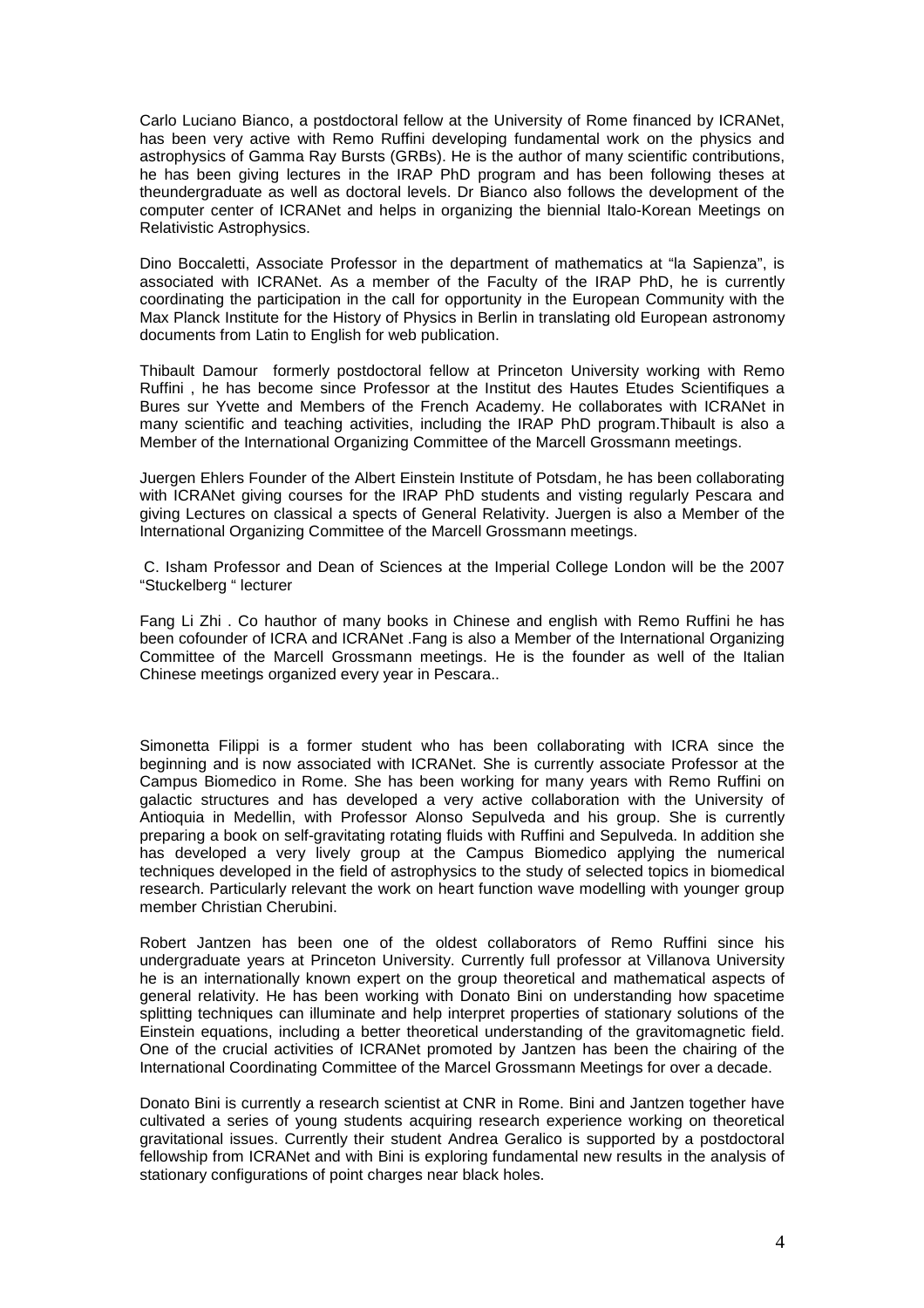Roy Kerr one of the most quoted scientists , inventor of the Kerr Solution. Hre has been spending one month every year with ICRANet. He is currently planning to have New Zealand enter ICRANet and open an ICRANet Center in Christchurch.

Hagen Kleinert Professor of Theoretical Physics at the Freie Universitat in Berlin he has been the local organizer of MGXI in Berlin . He has partecipate in many teaching activities in the IRAP PhD program both in Pescara and having students follow his courses at the University of Berlin.

Vahe Gurzadyan he has been essential in bringing Armenia into ICRANet. He spends half time in Italy and half time in Yerevan. He is working on chaotic behavior in astrophysics and in particular as reflected in the CMB.

Giovanni Montani has been collaborating with Remo Ruffini before within ICRA and now as an associate of ICRANet. He is currently a research scientist at ENEA. Giovanni has been extremely prolific carrying out a vast amount of research in the field of foundations of general relativity and singularities and quantum fields. He has been following more then twenty PhD theses and giving lectures in the IRAP PhD. Around him there is an extremely active community of very young and motivated students. Among his many activities Prof. Montani directs the annual "Stuckelberg meetings" at ICRANet

V. Popov author of many scientific papers on vacuum polarization he has become a regular visitor of ICRANet in Pescara. He is collaborating on issue related to the study of vacuum polarization process around heavy nuclei and Black Holes.

Brian Punsly Actively working on Black holes magnetohydradynamics. Author of a classic book on the subject published by Springe Verlag. He is collaborating with ICRANet and has been visiting Pescara.

G. t'Ooft , Professor at the University of Utrecht, he will be the 2008 " Stuckelberg" Lecturer

Kjell Rosquist Professor of Theoretical Physics at the University of Stockolm. He has been giving lectures to IRAP PhD students and collaborating on applications of the Christodoulou mass formula of Black Holes.

Remo Ruffini, in addition to being Director of ICRANet, holds a Chair of Theoretical Physics at the University of Rome "la Sapienza" and direct the IRAP PhD program. He also chairs the Organizing Committee of the Marcel Grossmann Meetings and continues his research on relativistic astrophysics, with special attention to the physics and astrophysics of black holes.

She-Sheng Xue, after working for years with Remo Ruffini and Giuliano Preparata, has been the coauthor of the concept of dyadosphere. After graduating in the special selected group of graduate students at the University of Beijing chosen by the program of T.D. Lee, he has been a postdoctoral fellow with the INFN in Milano and later for some ten years a senior researcher at ICRA in the Physics Department in Rome. He is currently a Director of Research at ICRANet appointed on an Italian national contract equivalent to full professor status. He has been following many graduate and undergraduate students and Ph.D. theses. Currently he is collaborating with Prof. Popov in Moscow and Prof. Kleinert of the Freie Universitat Berlin. He is preparing a very broad review of the vacuum polarization process in physics and astrophysics with Remo Ruffini and Luca Vitagliano (a former Ph.D. student in Rome), now research associate at the University of Salerno. Prof. Xue also organizes annually the Italo-Chinese Meetings in Relativistic Astrophysics held in Pescara.

C. Sigismondi follows measures of solar eclipse to determine secular variations of the solar surface. He is collaborating with Prof. S. Sofia at Yale University. He has been coeditor of the Book "on relativistic gravitodynamics" with R. Ruffini .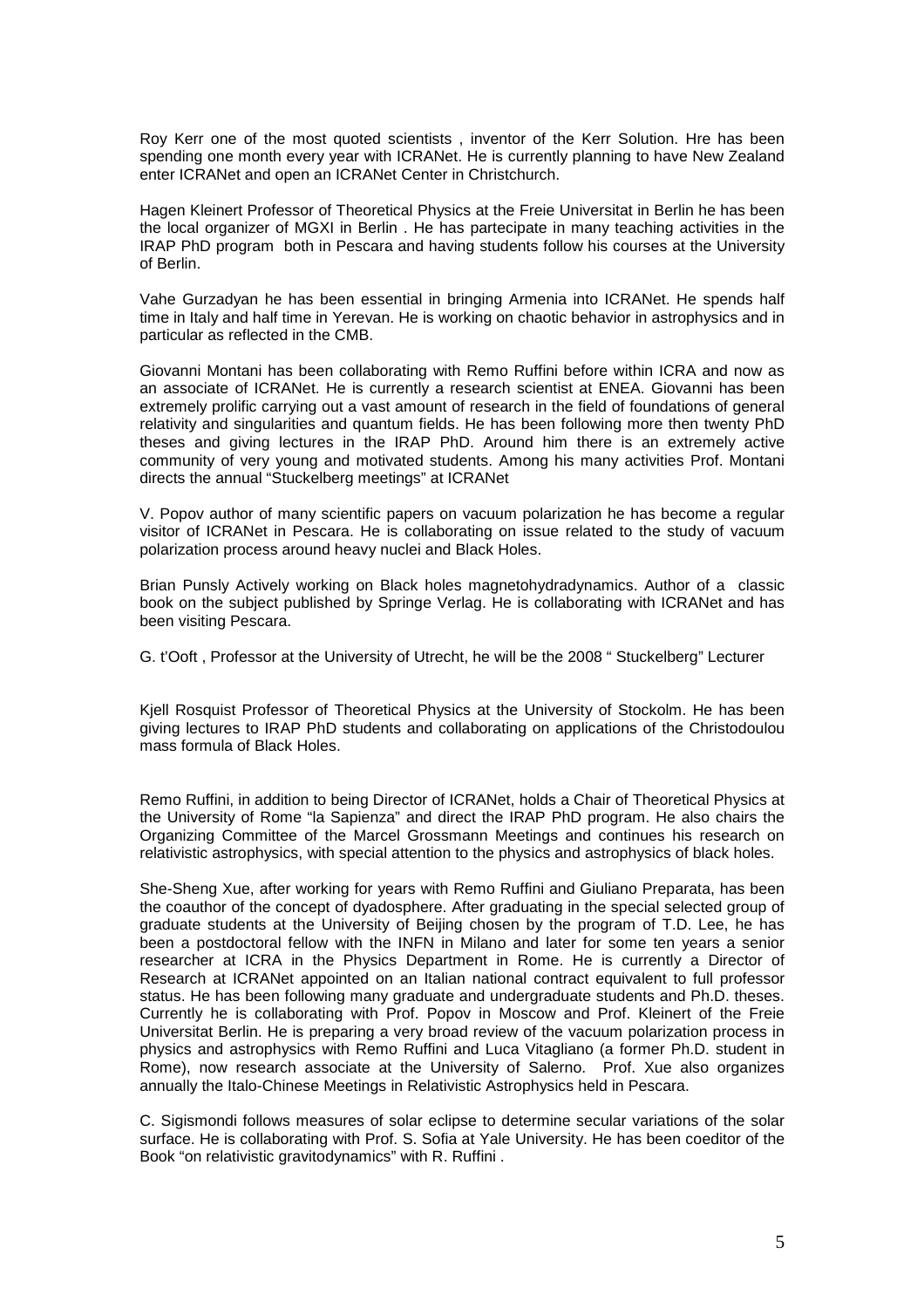The Director recalled that the website of ICRANet is currently being developed and special attention will be given to the presentation of the publications.

Referring to the Italian contribution in the previous financial years, the Director points out that the present finances allow the increasing of the scientific activities in the year 2007 Before closing the Director also briefly illustrated the collaboration agreements signed with ENEA, the University of Nice-Sophia Antipolis and the University of Rome "la Sapienza".

At the end of the review the Director recalled that the main strategy for ICRANet is for each Center to stay small, have the best people, promote a very dynamic and extended network of Centers, collaborate with other institutions to leverage its influence, and invest in development of young people. The IRAP Ph.D. plays a role in this.

Giacconi remarked about possibly trying to influence program decisions which direct the future of astrophysics. There is a clear and present danger for data acquisition in high energy astrophysics with the lack of planned observational missions for the foreseeable future.

The Committee took note of the documents and expresses its appreciation for the work performed by the Director for the very high quality of research and its direction entirely appropriate to the institutional Statute of the ICRANet, the Committee commented very favourably on this first scientific presentation of the ICRANet Director. It fully shared the views on the impressive scientific qualities of the research achieved and the activities implemented by the Center in just two years of activity.

The Committee decided to hold its second session in Pescara in June 2007.

With no further issues to discuss, the Committee closed its session at 13.00 hours.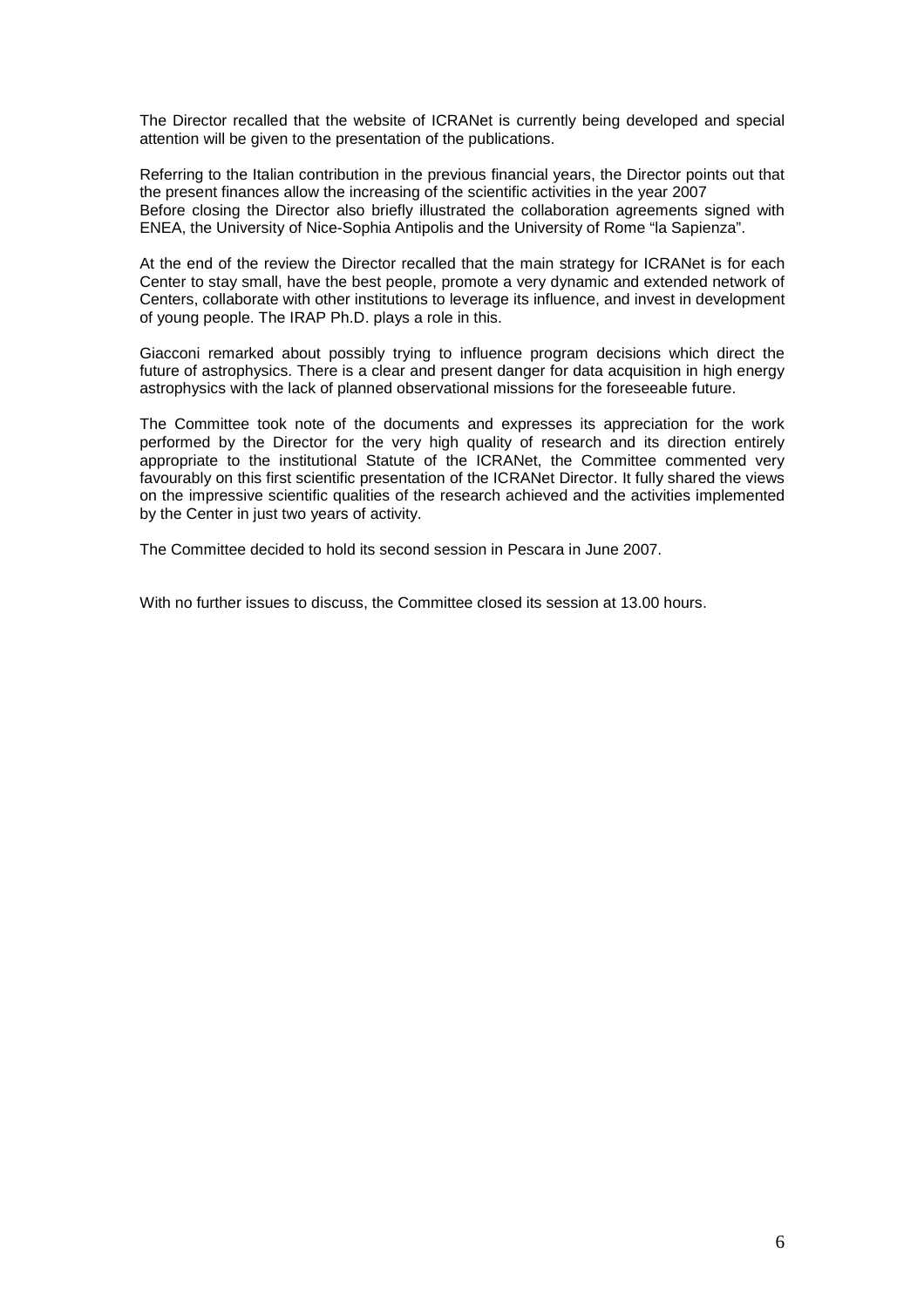# ANNEX A.

### PARTICIPANTS

- 1. Giacconi Riccardo (the President)
- 2. Izzo Francesco Aniello (auditor)
- 3. Jantzen Robert, with the proxy of Carlo Bianco
- 4. Matinyan Sergei
- 5. Melia Fulvio
- 6. Mester John
- 7. Ruffini Remo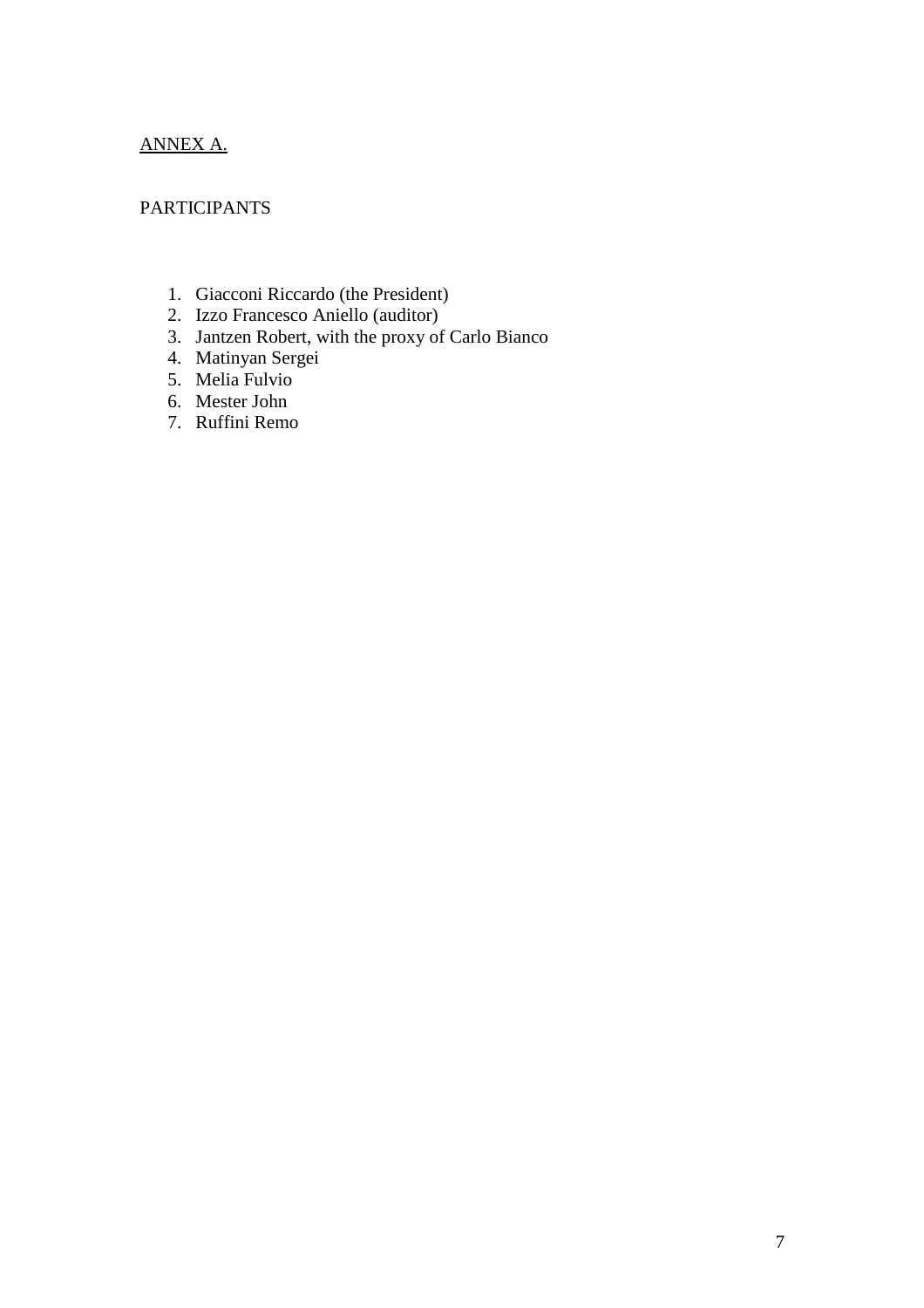# ANNEX B.

#### LIST OF DOCUMENTS

- 1. The Statute of ICRANet.
- 2. The Internal Regulations of the Steering Committee of ICRANet.
- 3. Financial Regulations of the International Center for Relativistic Astrophysics Network.
- 4. Staff Rules and Regulations.